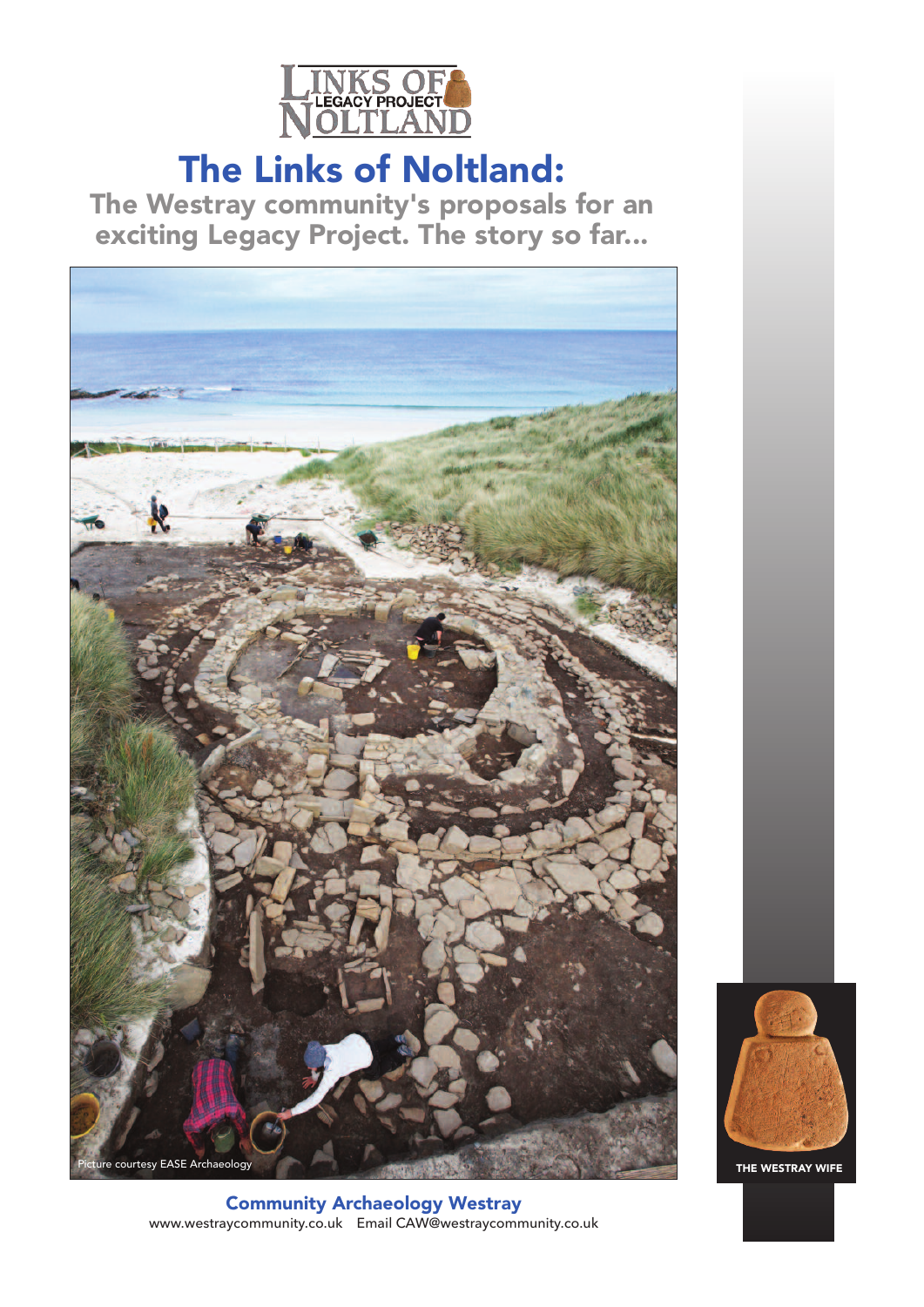## **OUTLINE**

The Links of Noltland (LON) is an archaeological site of international significance, located on the Orkney island of Westray. It is designated as a Scheduled Monument of National Importance and is also a property in the care of the Scottish Ministers. Historic Environment Scotland (HES) has sponsored an extensive programme of rescue excavation, leading to the discovery of well-preserved prehistoric settlement, farming remains, cemeteries, middens, a well and a subterranean 'sauna' building. The remains span a 2000 year period encompassing the homes and fields of the first farmers of Westray, through numerous transitions into the Bronze Age and beyond.

The site has attracted considerable visitor attention during the period of excavation; it has also been regularly featured in the media and has been the recipient of several prestigious awards and is the site where the neolithic figurine "the Westray Wife" was discovered in 2009.

# **LEGACY**

As the excavation project now begins to wind down, the challenge is to create a permanent legacy which will:

- n ensure that the site and its findings are shared with the widest possible audience
- $\blacksquare$  preserve a key part of our island's heritage
- enhance our visitor infrastructure and benefit our tourist economy.

A local group has been established to explore how this legacy can be secured. Building on an existing feasibility study conducted by a leading specialist in Orkney Tourism, a questionnaire probing local opinion on this subject, sent to every household on the island, indicated overwhelming (90%) support for the creation of a permanent visitor display at the site. We believe that working in partnership with HES, we can deliver this innovative legacy project.

## OUR PROPOSAL

- consolidation work is undertaken to preserve a range of the ancient buildings uncovered by excavation by Historic Environment Scotland
- the development of visitor infrastructure (site building, paths, car parking, toilets, signage) is undertaken by the Westray Community.



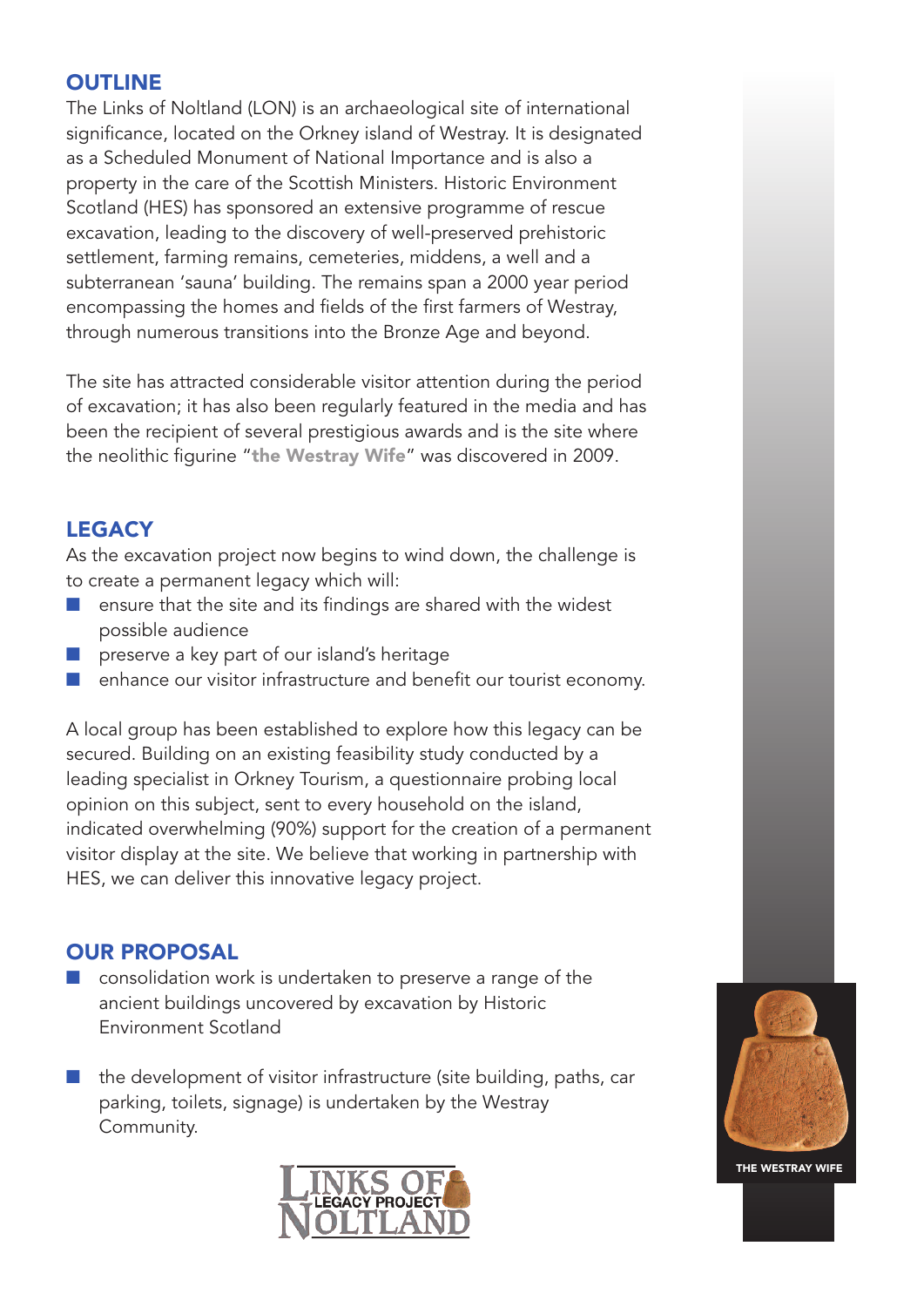

*Car parking at the Golf Club*

*Proposed site for the new Links of Noltland Learning Centre*

A short walk along the improved, fenced off track, with stunning views over the golf course, will deliver visitors to the new information facility.

Access to the site will be via a new entrance to be created behind the building.

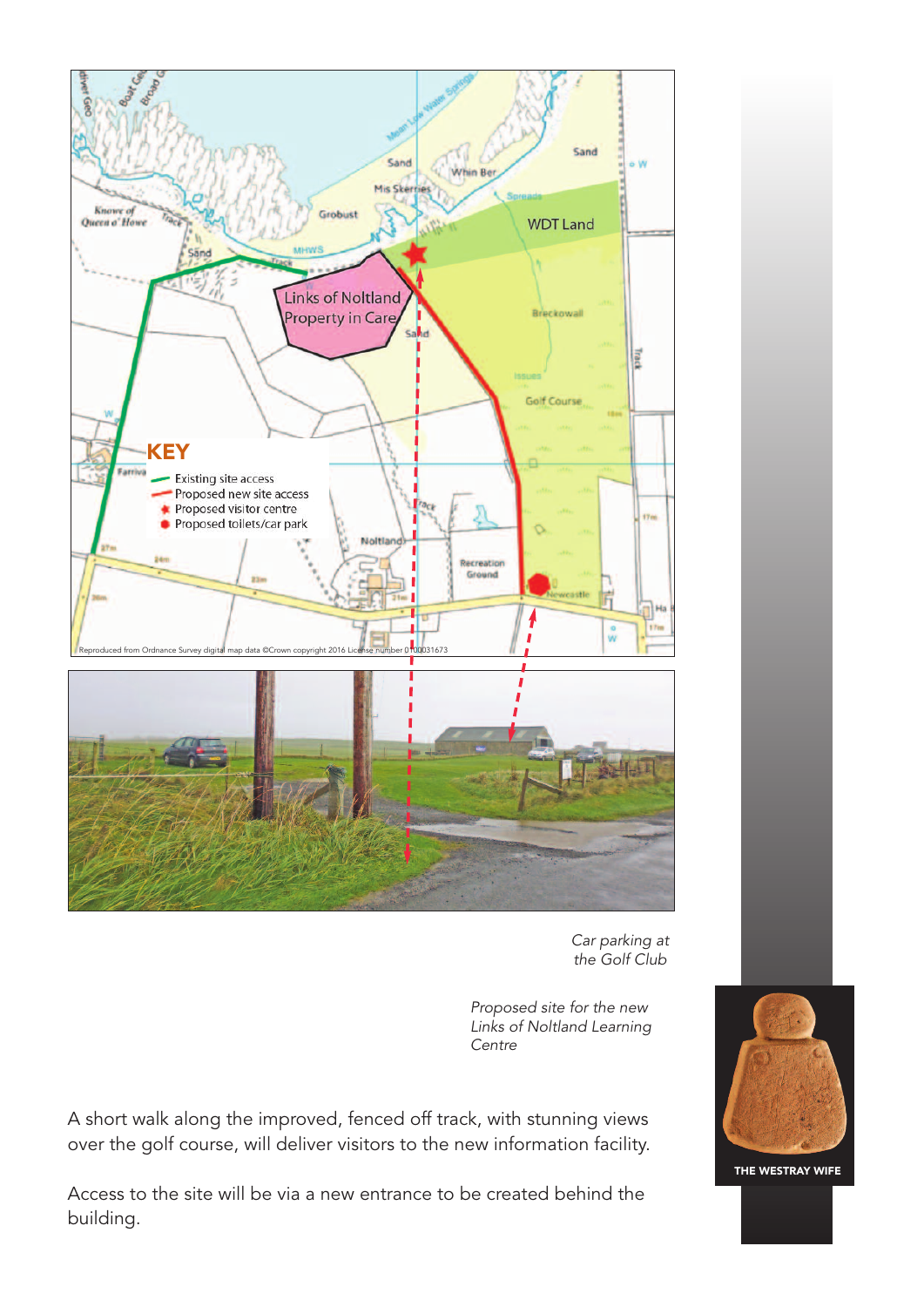#### PROGRESS TO DATE... JUNE 2019

Initial discussions began in 2017, with the Links of Noltland Legacy Group being formed with seven members of the community who represent a range of Westray community organisations eg: Tourist Association, Development Trust, Heritage Centre, Community Council, Golf Club.

They are:

Elizabeth Drever, Stephen Hagan, Hazel Moore, Peter Needham, Professor Ian Ricketts, William Turnbull, Dr. Graeme Wilson.

Discussions in the interim period have been held with interested parties both on Westray and further afield, including Orkney Islands Council, Orkney Business Gateway, Historic Environment Scotland, Voluntary Action Orkney and Highland and Islands Enterprise. An island-wide survey was also initiated to find out what people on Westray wanted to see happen with the site after the archaeological dig had been completed. The results (summarised below) were overwhelming in favour of developing a legacy project with a permanent display.

### SURVEY RESULTS…

The survey of all the households in Westray showed overwhelming support for the project as shown in this bar chart below:



In order to produce the survey and progress future development of the project, Grants were given by Westray Community Council, Westray Development Trust and Historic Environment Scotland.

The group continues to actively raise funds and are active members of Westray's award winning Bargain Box initiative go to: www.westraydevelopmenttrust.co.uk.